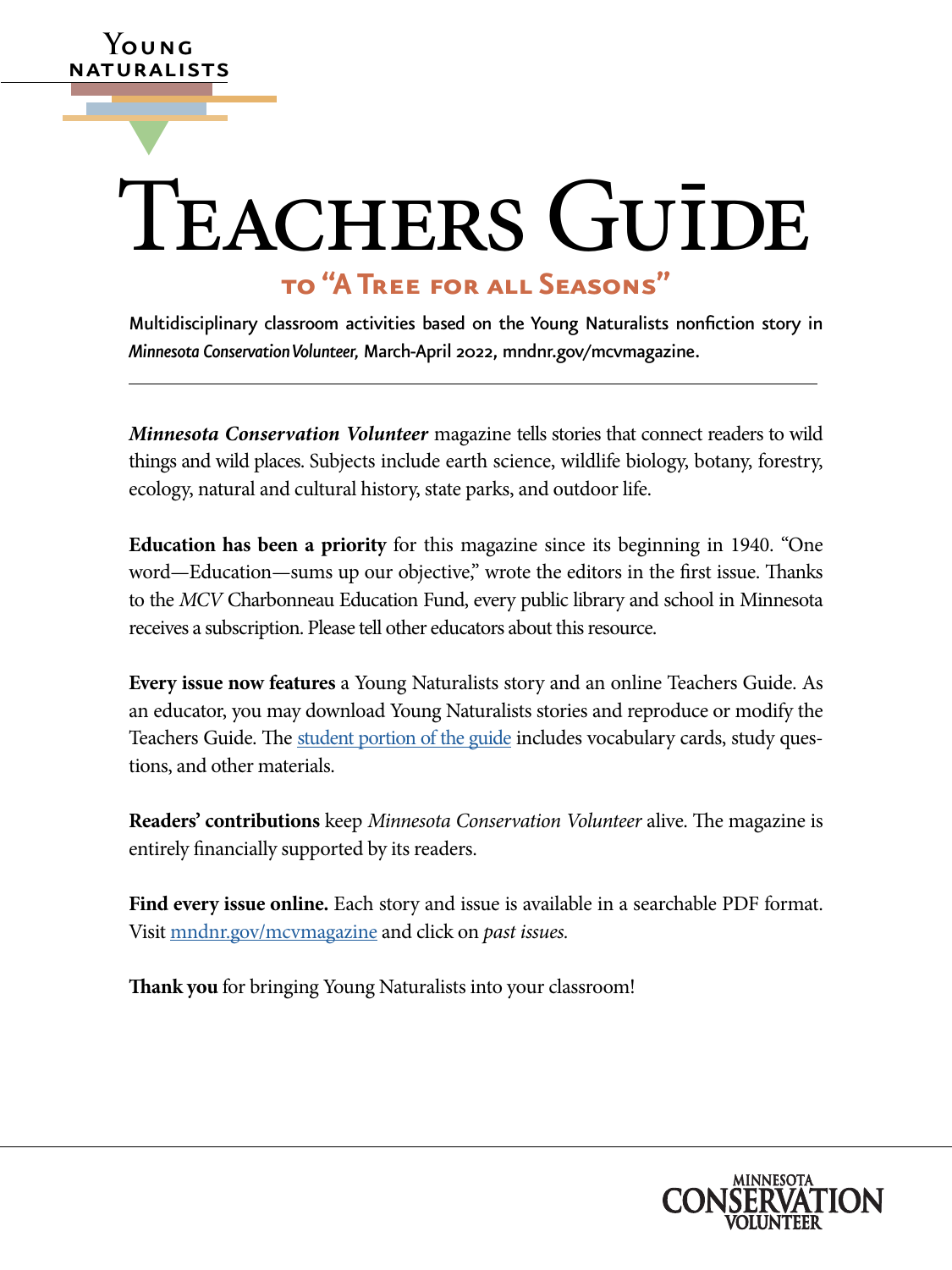# **"A Tree for All Seasons"**

Multidisciplinary classroom activities based on the Young Naturalists nonfiction story in *Minnesota Conservation Volunteer,* March–April 2020, [mndnr.gov/mcvmagazine](http://www.mndnr.gov/mcvmagazine).



**SUMMARY.** If you live in Minnesota, you likely don't live far from an aspen! This Young Naturalists feature story explores the life and times of this ubiquitous tree—where it's found, its unique traits, and its place in the ecosystem. It also describes how people have used the tree in the past and how we use it today.

**SUGGESTED READING LEVELS.** Third through middle school grades

**MATERIALS.** KWL organizer; optional resources include dictionaries, video viewing equipment, Internet access and other print and online resources your media specialist may provide.

**PREPARATION TIME.** 15–30 minutes, not including time for extension activities.

**ESTIMATED INSTRUCTION TIME.** 30–60 minutes, not including extension activities.

**Minnesota academic standards applications.** "A Tree for All Seasons" activities described below may be used to support some or all of the following Minnesota Department of Education standards for students in grades 3–8:

**Science (\*coding is based on the 2019 commissioner approved draft of MN Academic Standards in Science) Science and Engineering Practices**

1.Asking questions and defining problems

2. Developing and using models.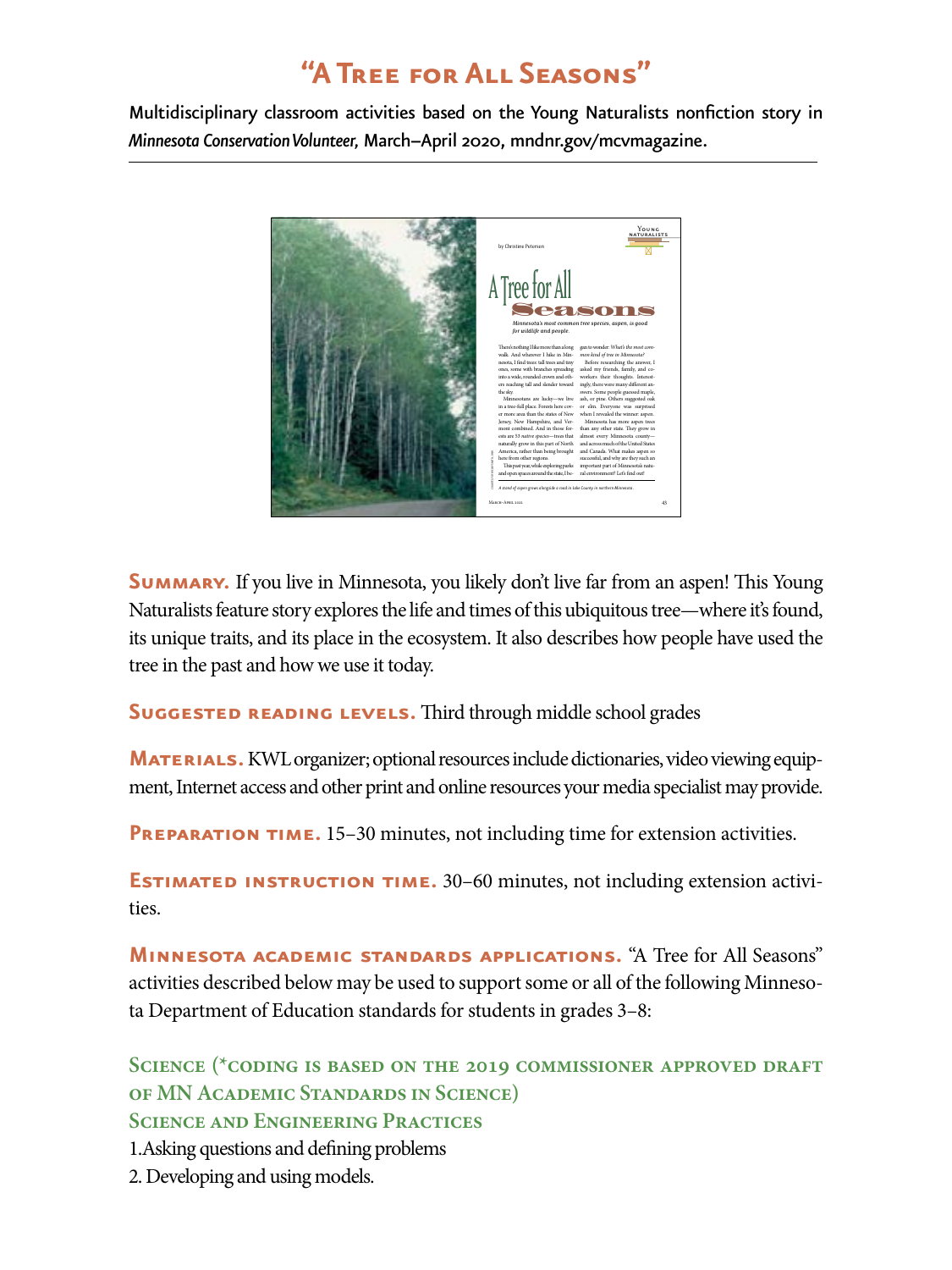- 3.Planning and carrying out investigations.
- 6. Constructing explanations (for science) and designing solutions (for engineering)
- 8. Obtaining, evaluating, and communicating information

### **Crosscutting concepts**

- 2. Cause and effect
- 6. Structure and function
- 7. Stability and change

## **Disciplinary Core Ideas**

Life Sciences 1: From molecules to organisms: Structures and processes; 2: Ecosystems: Interactions, energy, and dynamics. Earth and Space Sciences 3: Earth and human activity. Engineering, Technology, and the Application of Science 2: Links among Engineering, Technology, Science, and Society.

#### **Math (grades 3-8)**

Data Analysis (Benchmarks 3.4.1.1, 4.4.1.1, 5.4.1.2, 6.3.3.1) (Benchmarks 3.4.1.1, 4.4.1.1, 5.4.1.2, 6.3.3.1)

### **Social Studies**

Geography (Standard 3.3.1.1, 4.3.1.1, 5.3.1.1; Benchmarks 4.3.4.9.1, 6.3.4.10.1)

### **English Language Arts (Grades 3-8)**

Reading Benchmarks: Informational Text Key Ideas and Details (Benchmarks 3.2.1.1, 3.2.2.2, 4.2.1.1, 4.2.2.2, 5.2.1.1, 5.2.2.2, 6.5.1.1, 7.5.1.1, 8.5.1.1) Craft and Structure (Benchmarks 3.2.4.4, 4.2.4.4., 5.2.4.4; 6.5.4.4, 7.5.4.4, 8.5.4.4) Integration of Knowledge and Ideas (Benchmarks 3.2.7.7, 4.2.7.7, 4.2.8.8, 5.2.7.7, 6.5.7.7, 6.5.8.8, 7.5.8.8, 8.5.8.8)

### **Writing Benchmarks (Grades 3-8)**

Research to Build and Present Knowledge (Benchmarks 3.6.7.7, 4.6.7.7, 5.6.7.7, 6.7.7.7, 7.7.7.7, 8.7.7.7) **Speaking, Viewing, Listening and Media Literacy** (Grades 3-8) Comprehension and Collaboration Benchmarks 3.8.1.1, 4.8.1.1, 5.8.1.1, 6.9.1.1, 7.9.1.1, 8.9.1.1) **Language benchmarks Grades 3-8)** Vocabulary Acquisition and Use (3.10.4.4, 4.10.4.4, 5.10.4.4, 6.11.4.4, 7.11.4.4, 8.11.4.4, 6.11.6.6, 7.11.6.6, 8.11.6.6) **READING BENCHMARKS** Literacy in Science and Tecchnical Subjects (Grades 6-8) Key Ideas and Details (Benchmarks 6.13.1.1, 6.13.2.2) Integration of Knowledge and Ideas (6.13.8.8)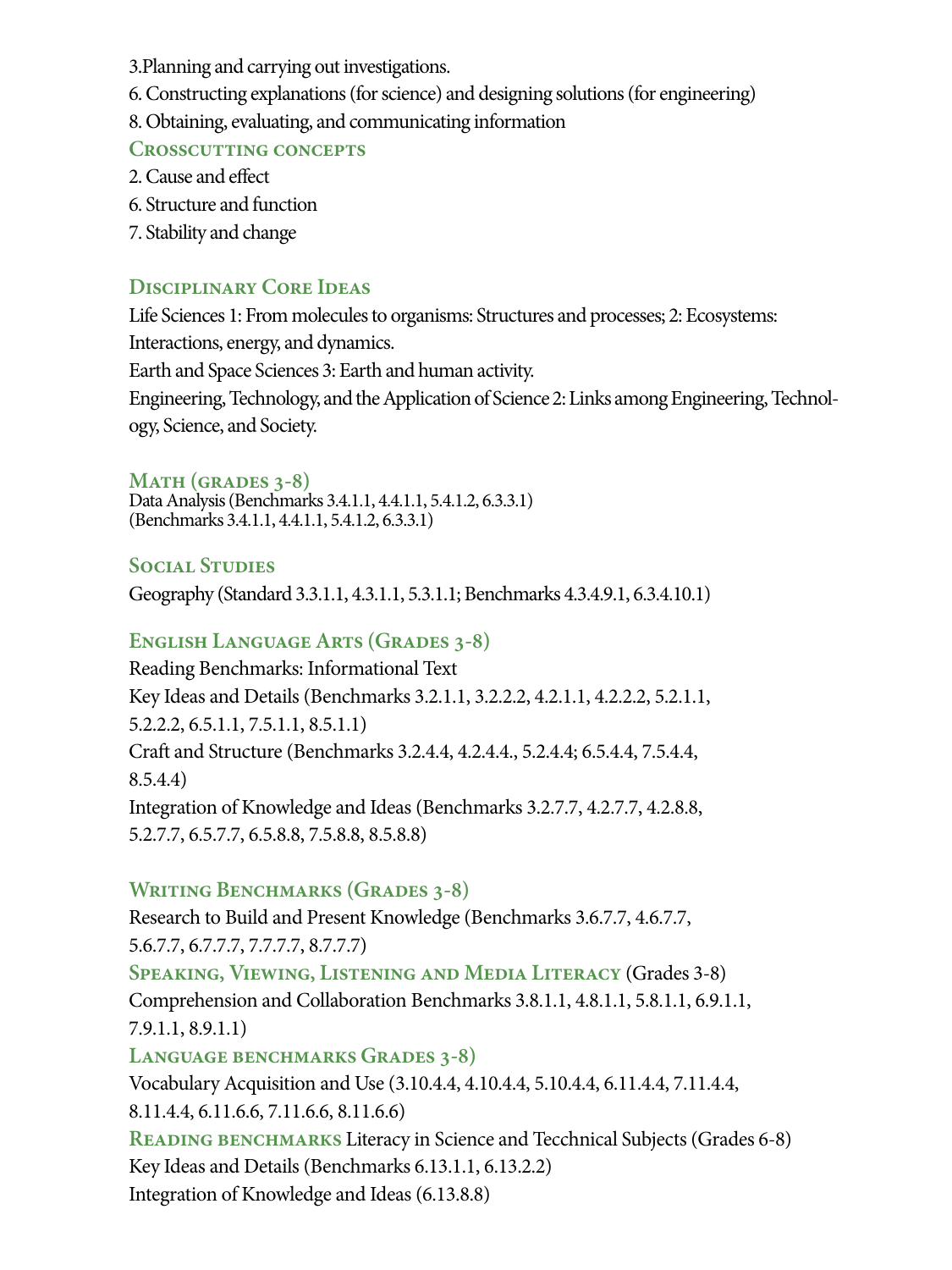## **Writing benchmarks: Literacy in Science and Technical Subjects**  (**Grades 6-8)**

Research to Build and Present Knowledge (Benchmark 6.14.7.7)

Arts (Grades 3-8) Artistic Process: Create or Make (Benchmark 0.2.1.5.1, 0.3.1.5.1, 4.2.1.5.1, 6.2.1.2.1)

For current, complete Minnesota Academic Standards, see [www.education.state.mn.us](https://education.mn.gov/mde/index.html). Teachers who find other connections to standards may contact *Minnesota Conservation Volunteer*.

**PREVIEW.** Ask your students what they know about fur. Give them a chance to share their ideas about animals that have fur and words that describe fur. Then divide them into small groups to do a  $KWL$  activity. Within the groups, have students describe what they know  $(K)$ about fur and what they wonder (W) about fur. Give each student a copy of the organizer (see [www.teach-nology.com/web\\_tools/graphic\\_org/kwl](http://www.teach-nology.com/web_tools/graphic_org/kwl/)) and encourage each to make notes during the group discussion. As you read and discuss the article you can compile a list of what they learn (L) while reading the article and related materials and participating in extension activities.

**VOCABULARY PREVIEW.** You can find a copy-ready vocabulary list at the end of this guide. Feel free to modify it to fit your needs. Share the words with you students and invite them to guess what they think they mean. Tell them you will be reading a story that will help them understand these words so they can use them in the future! As your students encounter these vocabulary words in the story, you may want to encourage them to infer meaning using context clues, such as other words in the sentence or the story's illustrations. Students also could be encouraged to compare their inferences as to what the words mean with their earlier guesses and with the definitions from the vocabulary list.

**STUDY QUESTIONS OVERVIEW.** Preview the study questions with your class before you read the article. Then read the story aloud. Complete the study questions in class, in small groups, or as an independent activity, or use them as a quiz.

**ADAPTATIONS.** Read aloud to special needs students. Abbreviate the study questions or focus on items appropriate for the students. Adapt or provide assistance with extension activities as circumstances allow.

**ASSESSMENT.** You may use all or part of the study guide, combined with vocabulary, as a quiz. Other assessment ideas include: (1) Ask students to describe what they learned about red-winged blackbirds. See the "learned" list from your KWL activity. (2) Have students write multiple-choice, true-false, or short-answer questions based on the article. Select the best items for a class quiz. (3) Have students create posters, podcasts, or videos to share their new knowledge with others.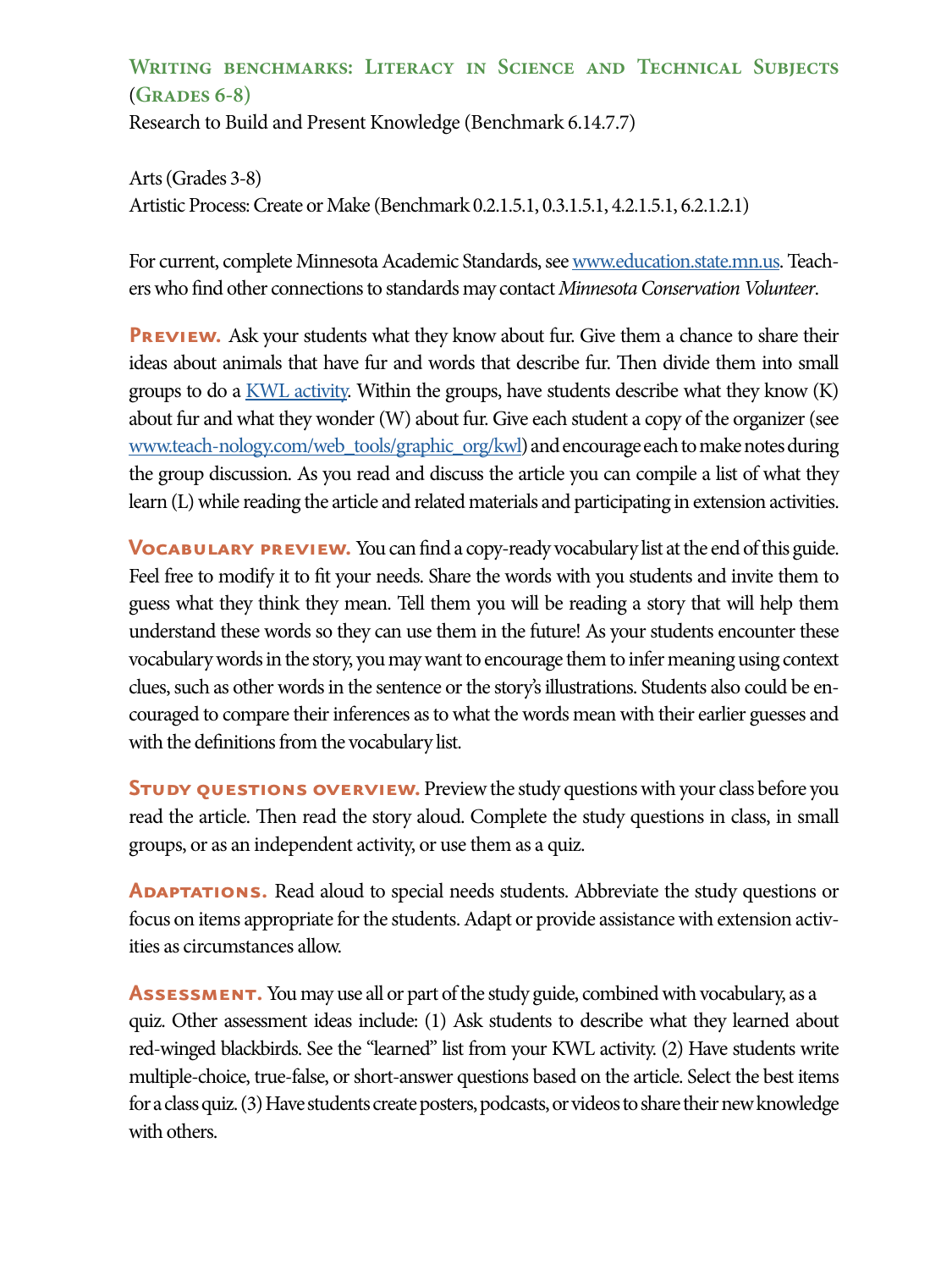**EXTENSION ACTIVITIES.** Extensions are intended for individual students, small groups, or your entire class. Young Naturalists articles provide teachers many opportunities to make connections to related topics, to allow students to follow particular interests, or to focus on specific academic standards.

1. An [aspen grove in Fishlake National Forest, Utah](http://https://www.fs.usda.gov/detail/fishlake/home/?cid=STELPRDB5393641#:~:text=Pando%20is%20believed%20to%20be,of%20the%20last%20ice%20age.), could be the world's largest living organism. How big is it? Why do some people think it's in trouble? Invite students to learn more about this remarkable stand of trees that is actually a single plant.

2. Cloning (aspen's ability to reproduce by sending up sprouts from their roots) is also why Utah's aspen grove Pando is not only one of the world's largest living organisms, but among the oldest as well. Students can explore more of Earth's oldest living things, or work with a partner to learn more about one of the 15 organisms and its location, using Atlas Obscura, then share what they learned about their organism with the class. Older students could be encouraged to think about what these oldest living organisms have in common. This also is an opportunity for students to think about the accuracy of the internet as a source of information. For example, The Arbor Day Foundation suggests Minnesota is home to one of the oldest living organisms on earth, an aspen clone that is thought to be about 8,000 years old. Other websites suggest Utah's Pando clone is the oldest, with some reporting the clone to be more 80,000 years old. The USDA Forest Service suggests the age is closer to 10,000 years. Have students try to get to the bottom of this, while learning about how these clones are aged and also the importance of citing your sources! You might also ask students to collect and organize their data using a spreadsheet, building their understanding of and skills for using spreadsheet tables to display and communicate data.

3. The challenge question below encourages students to think about the adaptive value of trembling leaves. Give students an opportunity to watch an aspen's leaves move in the breeze—in person outdoors if possible, or view a video if not. Invite them to speculate as to how the movement benefits aspen trees. Is it just to give humans a pleasant sound to hear during spring and summer? Then use their speculation as a basis for a lesson on the scientific method. Break into groups of three and have each group form a hypothesis about the trembling and develop an experiment to test it. When you return to your larger group, have each group present what they came up with, and invite other students to suggest ways they might strengthen their proposed experiment (add appropriate controls, control confounding variables, etc.). Alternatively, the trembling of the aspen leaf is an everyday "phenomenon" that students can observe, and from which they can generate their own questions about how and why the leaves tremble, discover connections, and design models to make sense of what they observe. Older students could also be challenged to think about how this adaptation could be used to design solutions in the built/human world. For more information on phenomenon-based science inquiry, see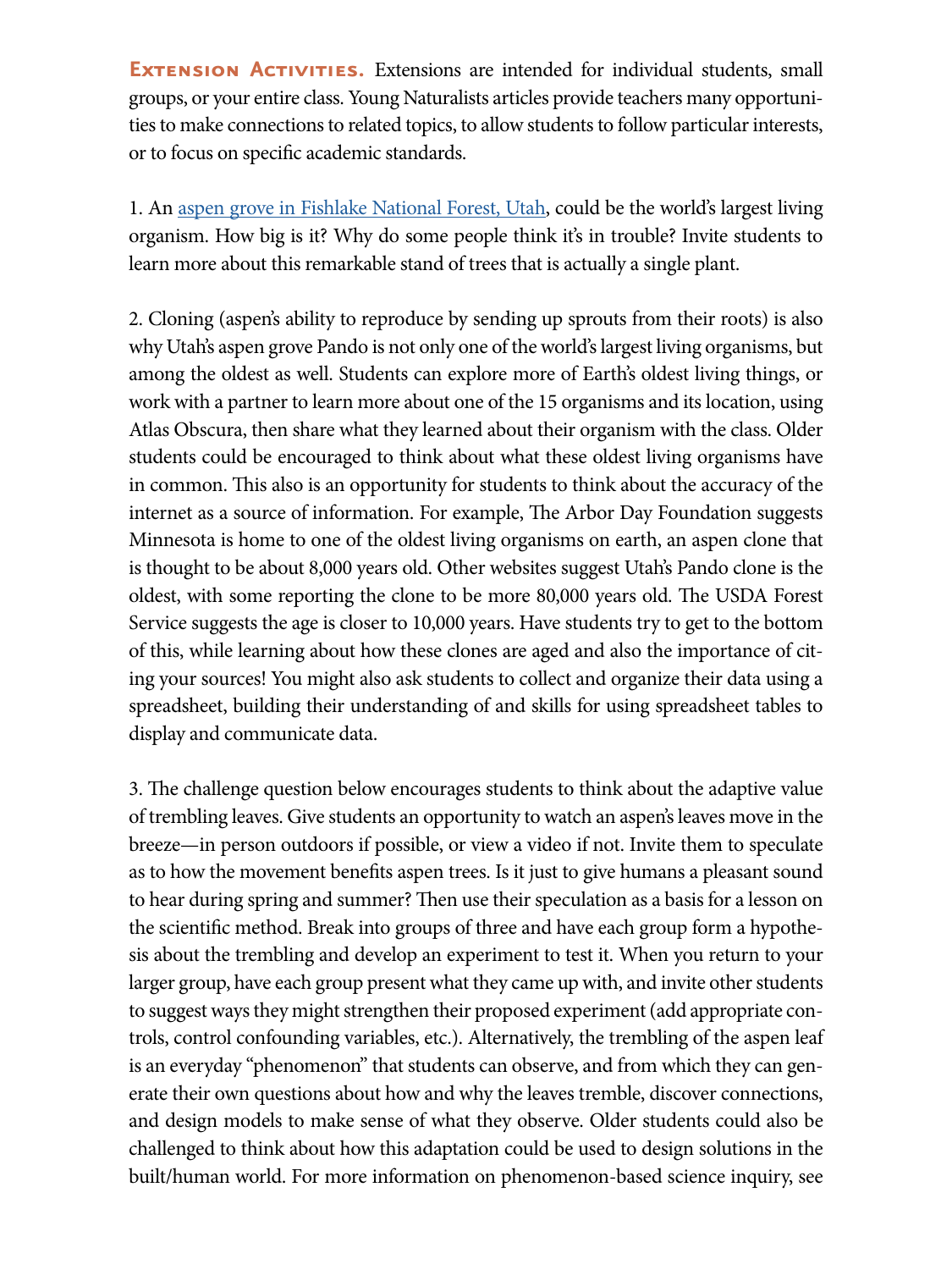4. People have been using aspen to make paper for centuries. Learn about the process of making paper made from trees. If time allows, use an online resource such as this activity guide from [Project Learning Tree](http://https://www.fs.fed.us/wildflowers/beauty/aspen/ecology.shtml) to make your own paper.

5. The story tells us that aspen are often the first trees to grow in a cleared area. As they mature, other trees such as maples and pines start to take over. Do a deep dive into the concept of forest succession. What traits help a pioneer species thrive? What traits characterize trees that take over later? What does this say about the value of biodiversity? The U.S. Forest Service has a [time-lapse video of an aspen grove](http://https://www.fs.fed.us/wildflowers/beauty/aspen/ecology.shtml) re-sprouting after a forest fire that may prompt other questions for students to deepen their learning about aspen ecology.

6. Ojibwe traditionally used aspen roots and bark as a source of medicine. Use primary and secondary research to learn more about this practice. What ailments are treated? How are the roots and bark prepared and administered? If time allows, introduce the broader concept of ethnobotany and the use of plants to enhance physical well-being.

7. This story mentions how aspen support many kinds of wildlife through the season and in different stages of their growth. Invite students to represent this main idea (along with key details that support the main idea) visually through a drawing, painting, or media arts. Or "commission" them as artists for Minnesota Conservation Volunteer and invite them to re-design the opening spread for this Young Naturalists story!

### **Web Resources**

**Minnesota DNR General Teacher and Student Resources** [Minnesota DNR Teachers' Resources](http://www.dnr.state.mn.us/education/teachers/index.html) [DNR Kids Page](http://www.dnr.state.mn.us/dnrkids/index.html)

Quaking Aspen (Populus tremuloides) Big-toothed aspen (Populus grandidentata)

**Related MCV articles** Aspen on the Fast Track Minnesota Profile: Quaking Aspen (Populus tremuloides) The Cinderella Tree

**Videos** Fishlake National Forest Pando Clone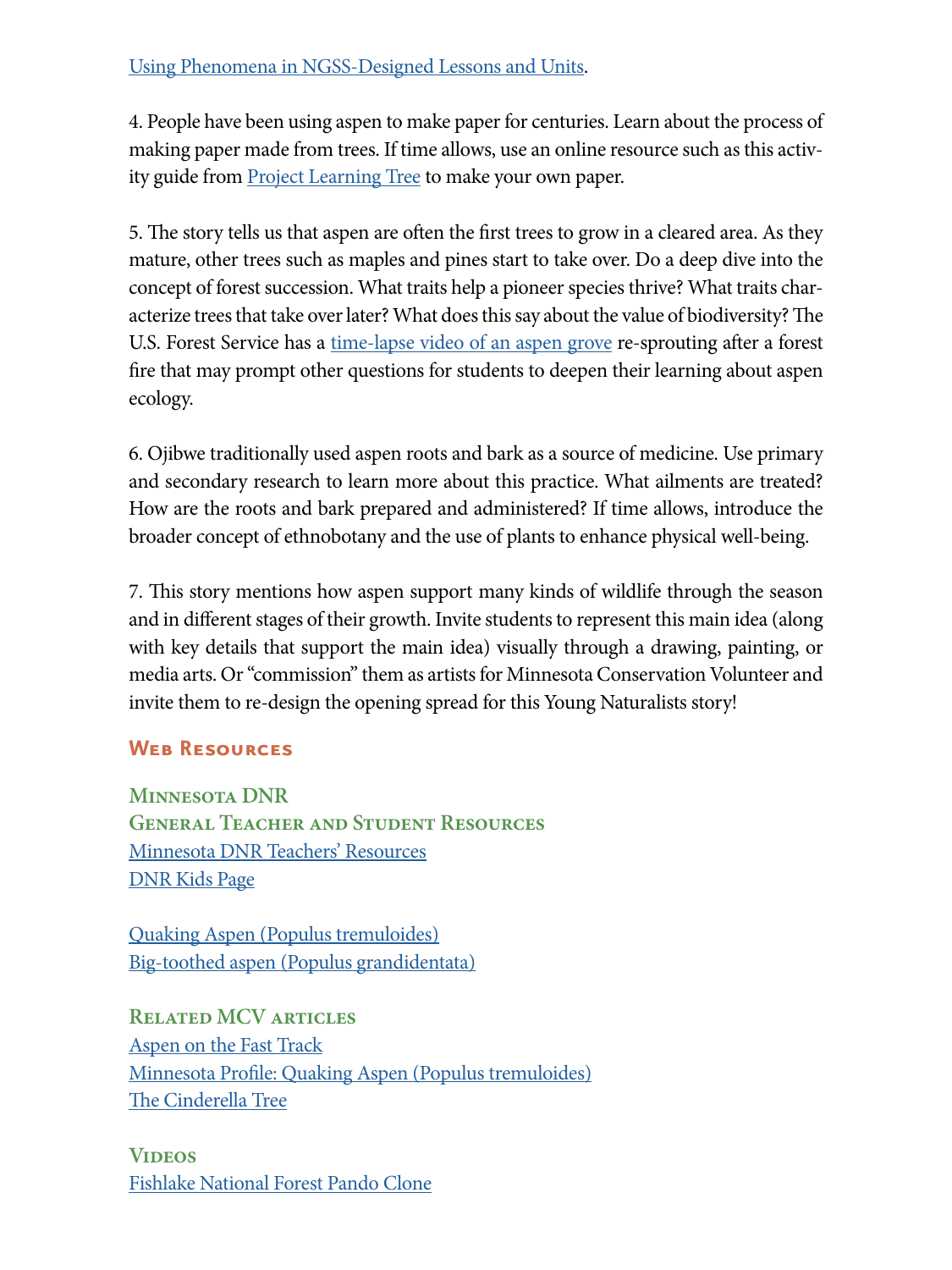Earth's most massive living thing is struggling to survive The world's largest organism

#### **Study questions answer key**

1. Minnesota has more aspen trees than:

- a. New Jersey, New Hampshire, and Vermont, combined
- b. **any other state**
- c. All of the other 52 native tree species put together
- d. Canada

2. True or false: There are more aspen trees than oak trees in Minnesota. **True**

3. Which of Minnesota's two aspen species have the following traits? Label them "Q" for quaking aspen, "B" for bigtooth aspen, or "BQ" for both.

4. Smooth bark that becomes rough as the tree grows old **BQ** Triangle-shaped leaves **B** Oval-shaped leaves **Q** Wide teeth on the leaf edges **B** Dark scars on branches where branches used to be **BQ**

5. In which of these places would an aspen be most likely to grow? a. in the middle of a pine forest b. in the middle of a woodland c. in the middle of a cornfield **d. at the edge of a forest**

6. What is a pioneer species? **An organism that is among the first to inhabit an area.**

7. Name two ways fires benefits aspen. **Answers may include 1) it clears out dense growth on the forest floor; 2) the ashes it creates add nutrients to the soil; 3) by killing trees, it allows sunlight into the forest.**

```
8. Which is correct?
a. pollen + seed = egg
b. egg + pollen = seed
c. egg + seed = pollen
9. A single aspen tree can produce more than ___________ seeds.
100
1,000
```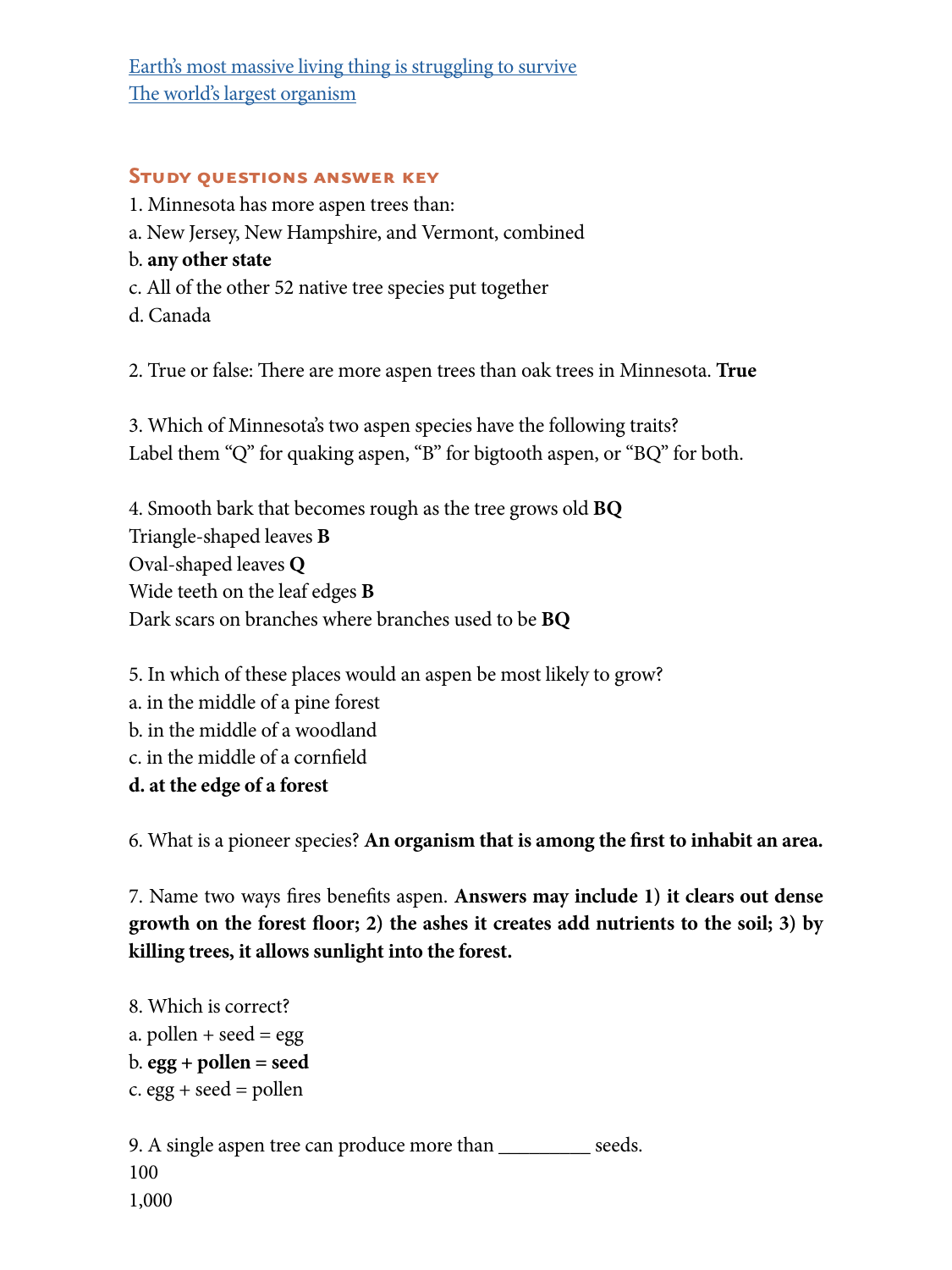100,000 **1,000,000** 1,000,000,000

10. Which parts of an aspen does the article say that grouse eat? Circle all that apply.

- a. **twigs**
- b. leaves
- c. **buds**
- d. **catkins**
- e. stem

11. What does the writer mean when she calls elk a "lost species"? Mark an "X" next to all that apply.

- \_\_\_ They hide, so it is hard to find them.
- **\_X\_** They are uncommon because the places they lived were cleared for farming.
- \_\_\_ They have a hard time finding their way around in a thick aspen forest.
- **\_X\_** They are uncommon because too many were hunted.

12. What makes it possible for aspen to photosynthesize in winter? **The chlorophyll inside their bark.** 

Challenge Question: Why might it be beneficial to an aspen to wobble its leaves in the breeze? **Accept any answer that reveals thoughtful consideration of what trees need to survive. Scientists have speculated that the movement helps expose different parts of the leaf to sunlight, reducing the likelihood that one part will get too much sun or overheat; that it increases exposure to the carbon dioxide needed for photosynthesis, or that it helps protect the leaves from insect damage. Perhaps your students will come up with an even better answer!**

#### **Minnesota comprehensive assessments answer key.**

1. The title of this story is "A Tree for All Seasons." Based on what you learned, why is this a good name for the aspen? **Answers may vary but should reflect the fact that aspen has interesting traits in spring, summer, fall, and winter.**

2. Name three ways in which quaking aspen and big-toothed aspen are similar, and three ways in which they are different. **Answers may vary, but similarities may include they are both aspen, they are both trees, they both have whitish bark, etc. Differences may include the shape of the leaf edges**.

3. How can you tell the difference between aspen bark and birch bark? **Birch bark peels off in thin strips, showing a salmon-colored layer underneath.**